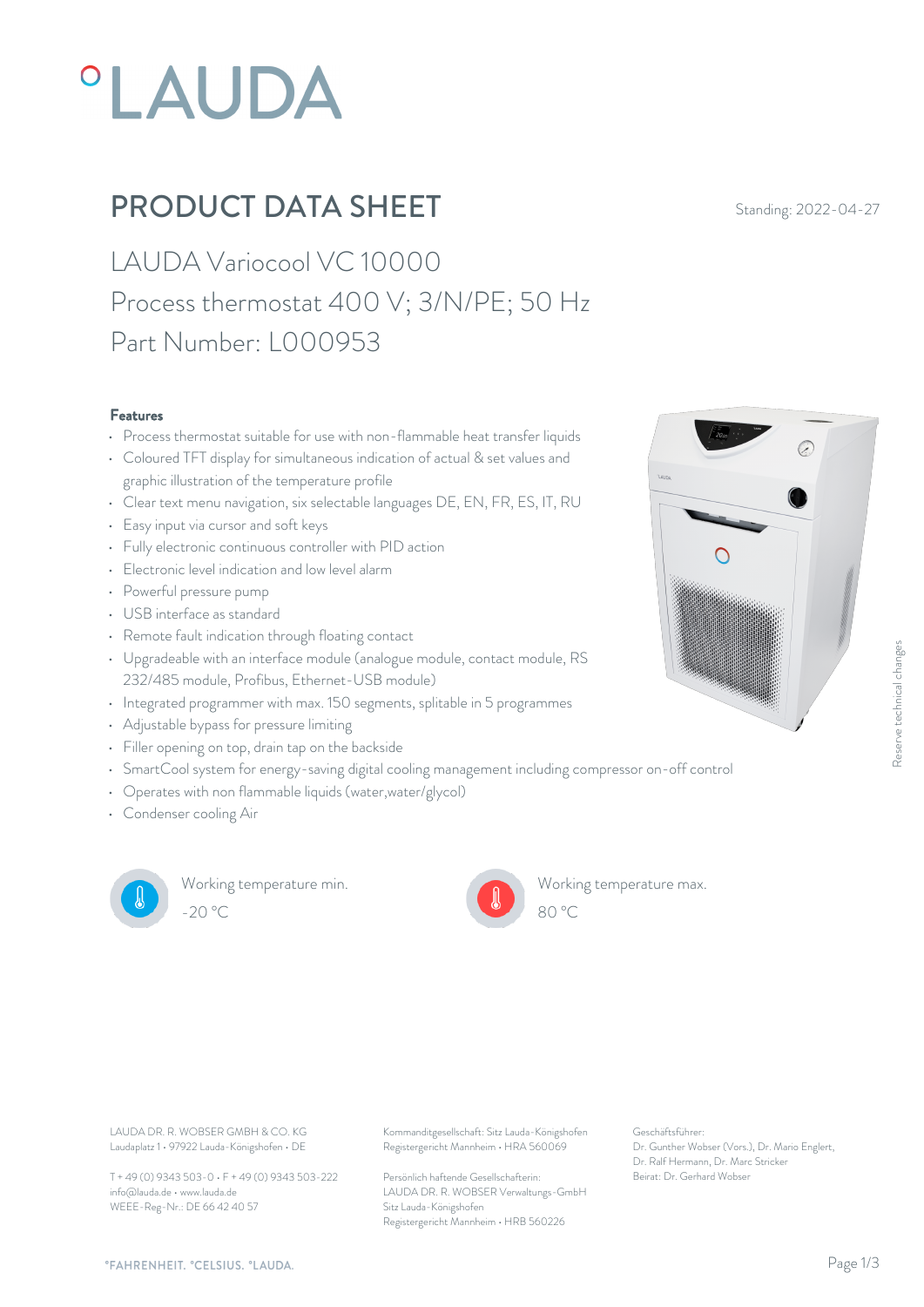# *°LAUDA*

## PRODUCT DATA SHEET Standing: 2022-04-27

## LAUDA Variocool VC 10000 Process thermostat 400 V; 3/N/PE; 50 Hz Part Number: L000953

### Technical Features (according to DIN 12876)

| Working temperature range               | $-2080 °C$                                              |                   |
|-----------------------------------------|---------------------------------------------------------|-------------------|
| Ambient temperature range               | 540 °C                                                  |                   |
| Temperature stability                   | $0.1 \pm K$                                             |                   |
| Heater power max.                       | 7.5 kW                                                  |                   |
| Power consumption max.                  | $11.1$ kW                                               |                   |
| Current max.                            | 16 A                                                    |                   |
| Pump Pressure max.                      | 5.0 bar                                                 |                   |
| Pump flow rate pressure max.            | 60 L/min                                                |                   |
| In / Outlet connection thread (outside) | G11/4                                                   |                   |
| Pressure adjustement                    | bypass                                                  |                   |
| Filling volume max.                     | 64 L                                                    |                   |
| Overall dimensions (WxDxH)              | 650 x 670 x 1250 mm                                     | technical changes |
| Weight                                  | 137 kg                                                  |                   |
| Refrigerant stage 1                     | R-452A (GWP 2140); 2.000 kg; 4.3 t CO2-eq               | Resen             |
| Power supply                            | 400 V; 3/N/PE; 50 Hz                                    |                   |
| Power plug                              | Power cord with plug (IEC 60309, 5-pol, CEE, red, 16 A) |                   |

| Pressure adjustement                                                             |                      | bypass                                                                                 |                                                                    |  |
|----------------------------------------------------------------------------------|----------------------|----------------------------------------------------------------------------------------|--------------------------------------------------------------------|--|
| Filling volume max.                                                              |                      | 64 L                                                                                   |                                                                    |  |
| Overall dimensions (WxDxH)                                                       |                      | 650 x 670 x 1250 mm                                                                    |                                                                    |  |
| Weight                                                                           |                      | 137 kg                                                                                 |                                                                    |  |
| Refrigerant stage 1                                                              |                      |                                                                                        | R-452A (GWP 2140); 2.000 kg; 4.3 t CO2-eq                          |  |
| Power supply                                                                     |                      | 400 V; 3/N/PE; 50 Hz                                                                   |                                                                    |  |
| Power plug                                                                       |                      |                                                                                        | Power cord with plug (IEC 60309, 5-pol, CEE, red, 16 A)            |  |
|                                                                                  |                      |                                                                                        |                                                                    |  |
| Temperature                                                                      | Heat transfer liquid |                                                                                        | Cooling Capacity 50 Hz                                             |  |
| 20 °C                                                                            | Ethanol              | 9.65 kW                                                                                |                                                                    |  |
| 10 °C                                                                            | Ethanol              | 7.25 kW                                                                                |                                                                    |  |
| $\mathrm{O}\ \mathrm{^oC}$                                                       | Ethanol              | 4.95 kW                                                                                |                                                                    |  |
| $-10^{\circ}$ C                                                                  | Ethanol              | 3.15 kW                                                                                |                                                                    |  |
| $-20 °C$                                                                         | Ethanol              | 1.65 kW                                                                                |                                                                    |  |
|                                                                                  |                      |                                                                                        |                                                                    |  |
|                                                                                  |                      |                                                                                        |                                                                    |  |
|                                                                                  |                      |                                                                                        |                                                                    |  |
| LAUDA DR. R. WOBSER GMBH & CO. KG<br>Laudaplatz 1 · 97922 Lauda-Königshofen · DE |                      | Kommanditgesellschaft: Sitz Lauda-Königshofen<br>Registergericht Mannheim · HRA 560069 | Geschäftsführer:<br>Dr. Gunther Wobser (Vors.), Dr. Mario Englert, |  |
| T + 49 (0) 9343 503-0 · F + 49 (0) 9343 503-222                                  |                      | Persönlich haftende Gesellschafterin:                                                  | Dr. Ralf Hermann, Dr. Marc Stricker<br>Beirat: Dr. Gerhard Wobser  |  |

T + 49 (0) 9343 503-0 • F + 49 (0) 9343 503-222 info@lauda.de • www.lauda.de WEEE-Reg-Nr.: DE 66 42 40 57

> Persönlich haftende Gesellschafterin: Beirat: Dr. Gerhard Wobser LAUDA DR. R. WOBSER Verwaltungs-GmbH Sitz Lauda-Königshofen Registergericht Mannheim • HRB 560226